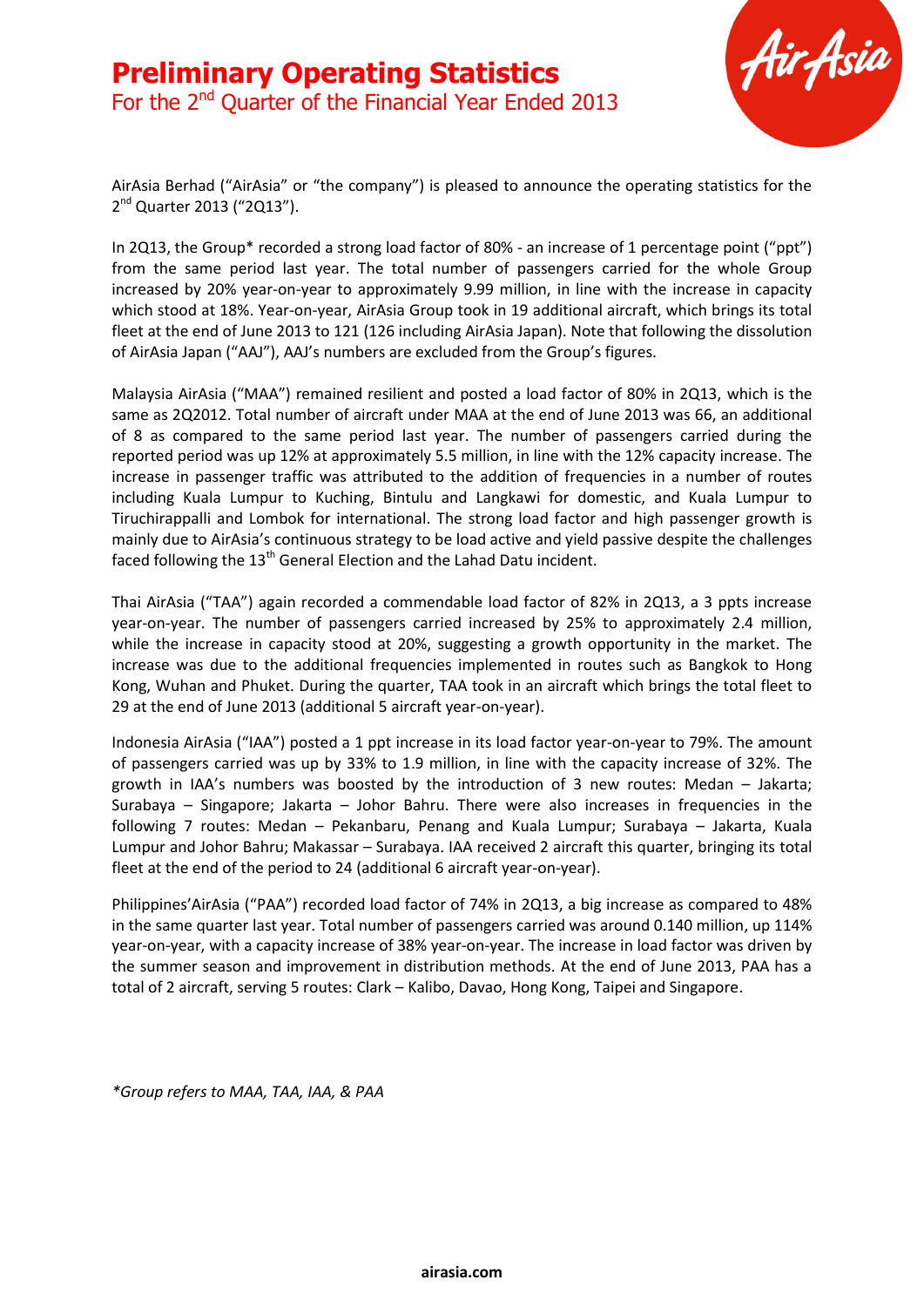# **Preliminary Operating Statistics**

For the 2<sup>nd</sup> Quarter of the Financial Year Ended 2013



### **Malaysia**

## **2 nd Quarter 2013 Operating Statistics**

| <b>Malaysia AirAsia</b>                                    | <b>APR - JUN 2013</b> |                 |               |
|------------------------------------------------------------|-----------------------|-----------------|---------------|
|                                                            | 2013                  | 2012            | <b>Change</b> |
| Passenger Carried <sup>1</sup>                             | 5,509,576             | 4,902,689       | 12%           |
| Capacity <sup>2</sup>                                      | 6,896,880             | 6,163,020       | 12%           |
| Load Factor $(\%)^3$                                       | 80                    | 80              |               |
| ASK $(mil)^4$<br>RPK $(mil)^5$                             | 7,915<br>6,333        | 7,038<br>5,621  | 12%<br>13%    |
| Number of stages <sup>6</sup><br>Average stage length (km) | 38,316<br>1,096       | 34,239<br>1,144 | 12%<br>$-4%$  |
| Size of fleet at month end <sup>7</sup>                    | 66                    | 58              | 8             |

#### **Thailand**

## **2 nd Quarter 2013 Operating Statistics**

| <b>Thai AirAsia</b>                     | <b>APR - JUN 2013</b> |           |        |
|-----------------------------------------|-----------------------|-----------|--------|
|                                         | 2013                  | 2012      | Change |
| Passenger Carried <sup>1</sup>          | 2,423,076             | 1,935,072 | 25%    |
| Capacity <sup>2</sup>                   | 2,944,440             | 2,452,320 | 20%    |
| Load Factor $(\%)^3$                    | 82                    | 79        | 3 ppts |
| ASK $(mil)^4$                           | 3,064                 | 2,593     | 18%    |
| RPK $(mil)^5$                           | 2,551                 | 2,044     | 25%    |
| Number of stages <sup>6</sup>           | 16,358                | 13,624    | 20%    |
| Average stage length (km)               | 1,041                 | 1,057     | $-2%$  |
| Size of fleet at month end <sup>7</sup> | 29                    | 24        | 5      |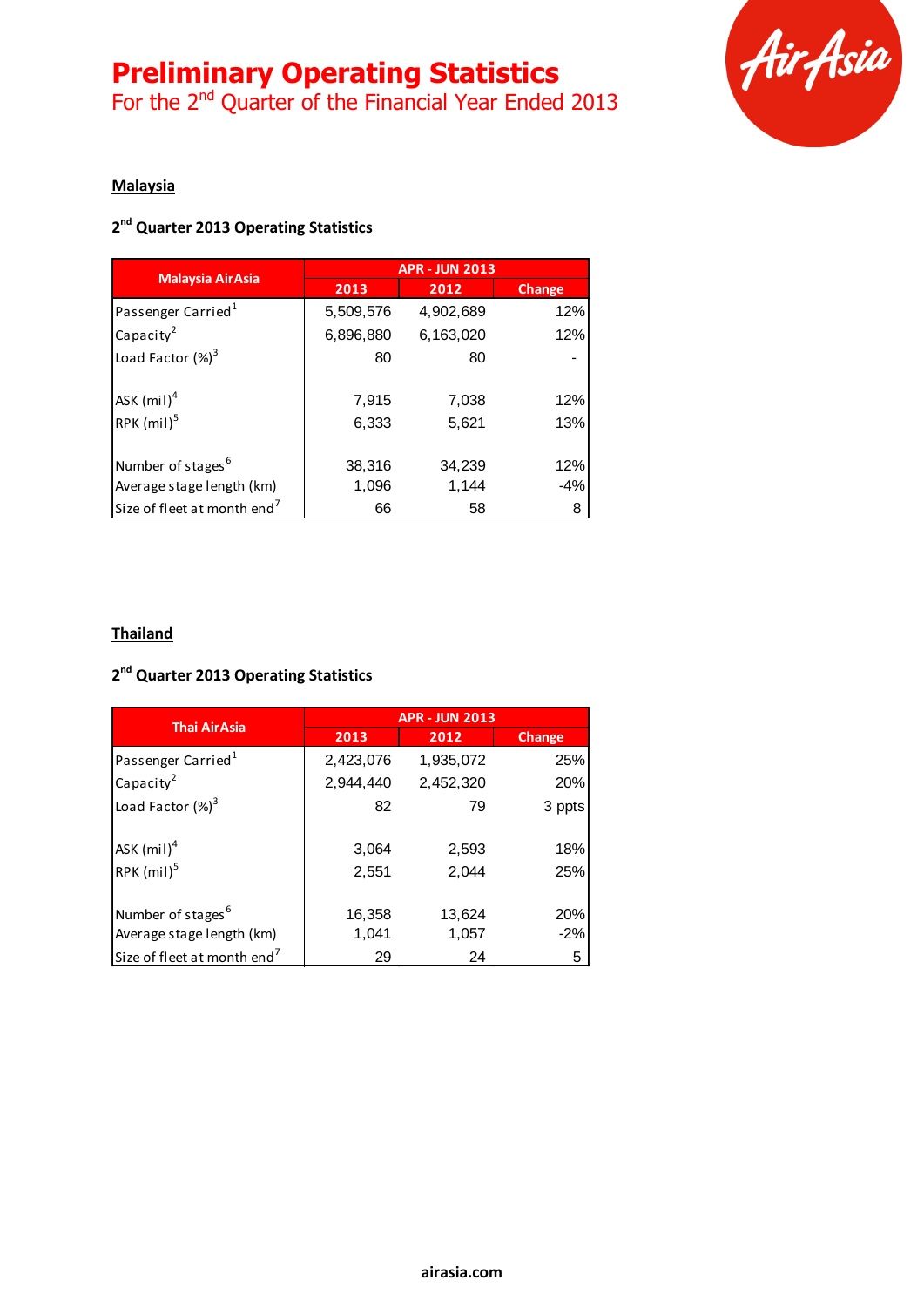# **Preliminary Operating Statistics**

For the 2<sup>nd</sup> Quarter of the Financial Year Ended 2013



### **Indonesia**

## **2 nd Quarter 2013 Operating Statistics**

| <b>Indonesia AirAsia</b>                | <b>APR - JUN 2013</b> |                |               |
|-----------------------------------------|-----------------------|----------------|---------------|
|                                         | 2013                  | 2012           | <b>Change</b> |
| Passenger Carried <sup>1</sup>          | 1,921,839             | 1,447,492      | 33%           |
| Capacity <sup>2</sup>                   | 2,444,760             | 1,847,160      | 32%           |
| Load Factor $(\%)^3$                    | 79                    | 78             | 1 ppts        |
| ASK $(mil)^4$<br>RPK $(mil)^5$          | 2,873<br>2,282        | 2,247<br>1,748 | 28%<br>31%    |
| Number of stages <sup>6</sup>           | 13,582                | 10,262         | 32%           |
| Average stage length (km)               | 1,195                 | 1,231          | $-3%$         |
| Size of fleet at month end <sup>7</sup> | 24                    | 18             | 6             |

### **Philippines**

## **2 nd Quarter 2013 Operating Statistics**

| <b>Philippines AirAsia</b>              | <b>APR - JUN 2013</b> |         |         |
|-----------------------------------------|-----------------------|---------|---------|
|                                         | 2013                  | 2012    | Change  |
| Passenger Carried <sup>1</sup>          | 140,034               | 65,285  | 114%    |
| Capacity <sup>2</sup>                   | 189,180               | 137,160 | 38%     |
| Load Factor $(\%)^3$                    | 74                    | 48      | 26 ppts |
| ASK $(mil)^4$                           | 254                   | 104     | 143%    |
| RPK $(mil)^5$                           | 193                   | 51      | 280%    |
| Number of stages <sup>6</sup>           | 1,025                 | 762     | 35%     |
| Average stage length (km)               | 1,368                 | 879     | 56%     |
| Size of fleet at month end <sup>7</sup> | 2                     | 2       |         |

*\*Zest Air is not included in PAA's numbers.*